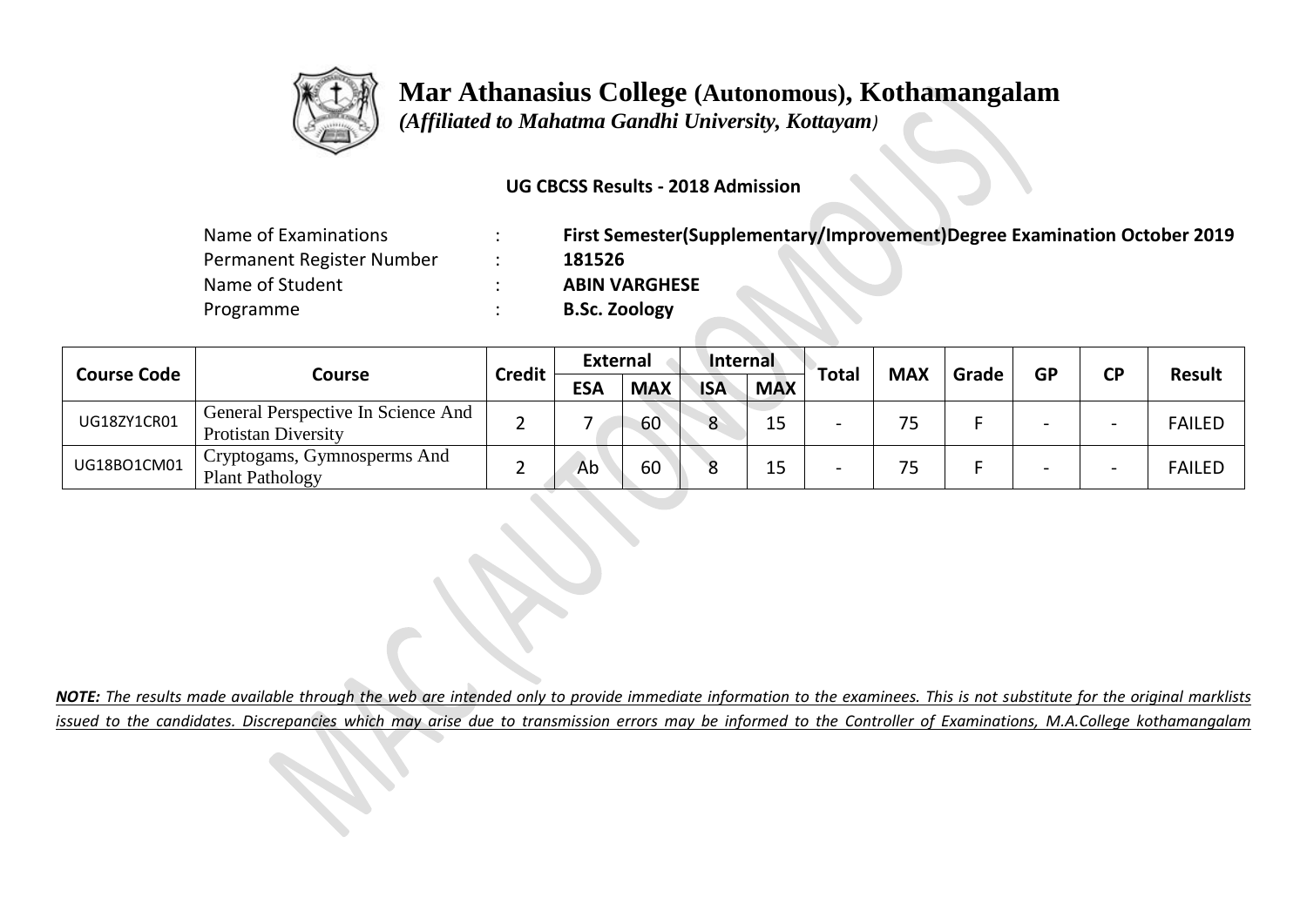

 *(Affiliated to Mahatma Gandhi University, Kottayam)*

### **UG CBCSS Results - 2018 Admission**

| Name of Examinations      | First Semester(Supplementary/Improvement)Degree Examination October 2019 |
|---------------------------|--------------------------------------------------------------------------|
| Permanent Register Number | 181530                                                                   |
| Name of Student           | <b>ANANDHU MADHAVAN</b>                                                  |
| Programme                 | <b>B.Sc. Zoology</b>                                                     |

|                    |                                                                  |               | External   |            | Internal   |            |              | <b>MAX</b> | Grade | <b>GP</b> | <b>CP</b>                | Result        |
|--------------------|------------------------------------------------------------------|---------------|------------|------------|------------|------------|--------------|------------|-------|-----------|--------------------------|---------------|
| <b>Course Code</b> | <b>Course</b>                                                    | <b>Credit</b> | <b>ESA</b> | <b>MAX</b> | <b>ISA</b> | <b>MAX</b> | <b>Total</b> |            |       |           |                          |               |
| UG18EN1CC02        | Pearls From The Deep                                             |               | Ω          | 80         | 13         | 20         |              | 100        |       |           | $\overline{\phantom{0}}$ | <b>FAILED</b> |
| UG18ZY1CR01        | General Perspective In Science And<br><b>Protistan Diversity</b> |               | 2          | 60         | 9          |            |              | 75         |       |           | $\overline{\phantom{0}}$ | <b>FAILED</b> |
| UG18BO1CM01        | Cryptogams, Gymnosperms And<br><b>Plant Pathology</b>            |               | Ab         | 60         |            | 15         |              | 75         |       |           | $\overline{\phantom{0}}$ | <b>FAILED</b> |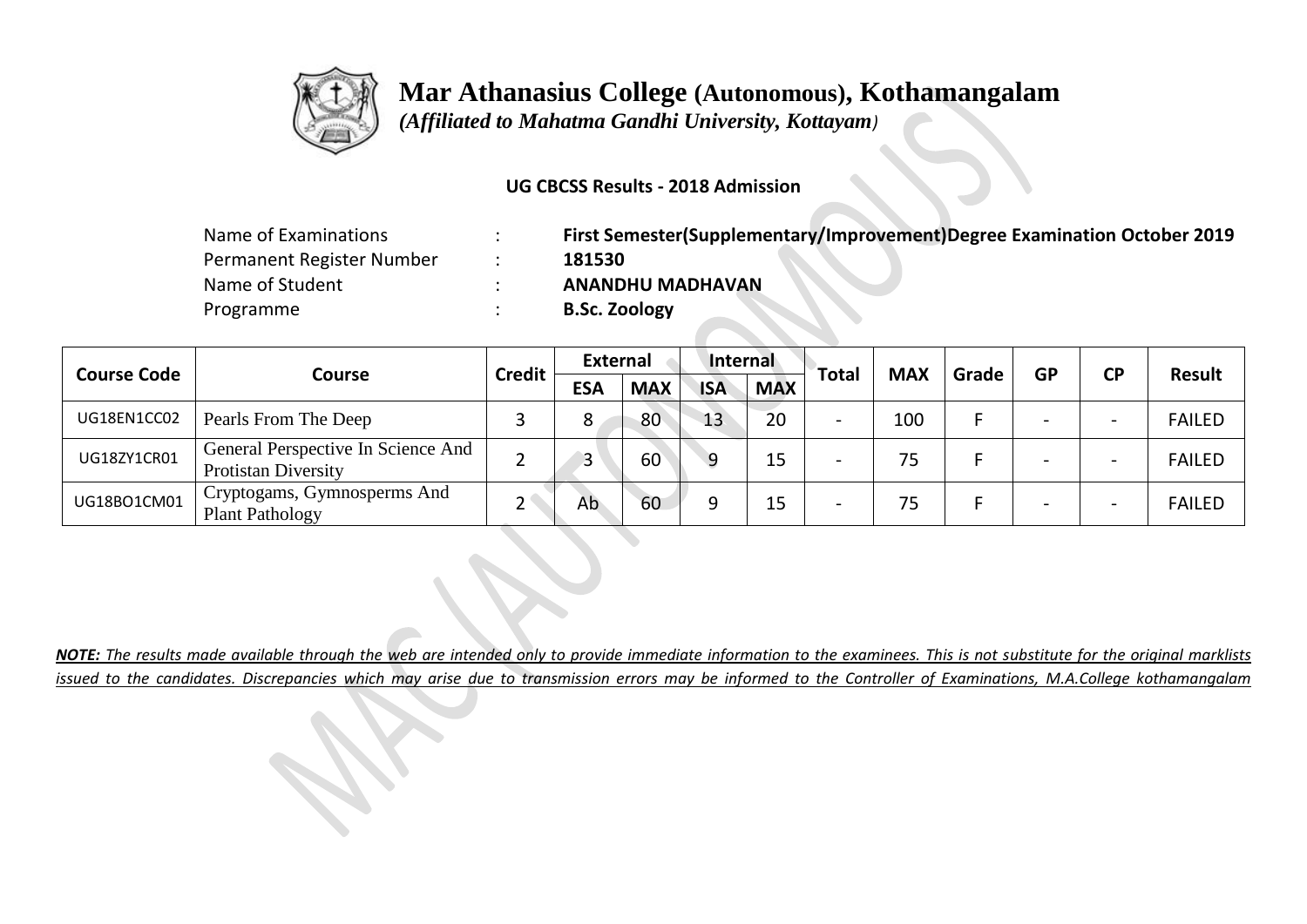

 *(Affiliated to Mahatma Gandhi University, Kottayam)*

### **UG CBCSS Results - 2018 Admission**

| Name of Examinations      | First Semester(Supplementary/Improvement)Degree Examination October 2019 |
|---------------------------|--------------------------------------------------------------------------|
| Permanent Register Number | 181533                                                                   |
| Name of Student           | ANJU A K                                                                 |
| Programme                 | <b>B.Sc. Zoology</b>                                                     |

| <b>Course Code</b> |                                                                    | <b>Credit</b> | <b>External</b> |            | Internal   |            | <b>Total</b> | <b>MAX</b> | Grade | <b>GP</b> | <b>CP</b> | Result        |
|--------------------|--------------------------------------------------------------------|---------------|-----------------|------------|------------|------------|--------------|------------|-------|-----------|-----------|---------------|
|                    | Course                                                             |               | <b>ESA</b>      | <b>MAX</b> | <b>ISA</b> | <b>MAX</b> |              |            |       |           |           |               |
| UG18CH1CM01        | <b>Basic Theoretical And Analytical</b><br>Chemistry               |               | 21              | 60         | ∩          |            | 30           | 75         |       |           | Ο         | <b>PASSED</b> |
| UG18BO1CM01        | <sup>1</sup> Cryptogams, Gymnosperms And<br><b>Plant Pathology</b> |               | 25              | 60         |            |            | 36           | 75         |       |           | 10        | <b>PASSED</b> |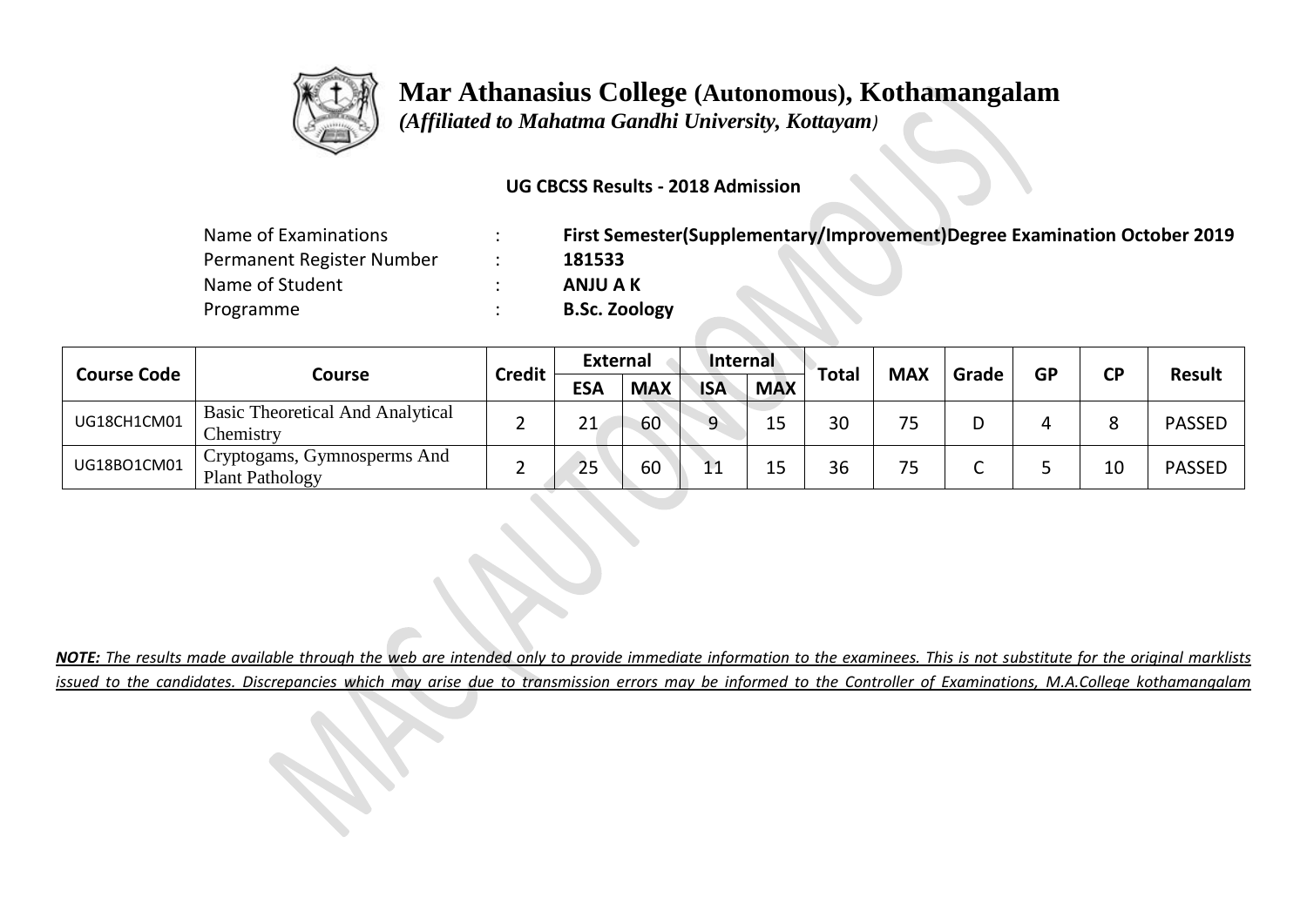

 *(Affiliated to Mahatma Gandhi University, Kottayam)*

### **UG CBCSS Results - 2018 Admission**

| Name of Examinations      | First Semester(Supplementary/Improvement)Degree Examination October 2019 |
|---------------------------|--------------------------------------------------------------------------|
| Permanent Register Number | 181536                                                                   |
| Name of Student           | <b>DEEPU KRISHNAN</b>                                                    |
| Programme                 | <b>B.Sc. Zoology</b>                                                     |

| <b>Course Code</b> |                                                       | <b>Credit</b> | <b>External</b> |            | Internal   |            |              | <b>MAX</b> | Grade | <b>GP</b>                | <b>CP</b>                | Result        |
|--------------------|-------------------------------------------------------|---------------|-----------------|------------|------------|------------|--------------|------------|-------|--------------------------|--------------------------|---------------|
|                    | Course                                                |               | <b>ESA</b>      | <b>MAX</b> | <b>ISA</b> | <b>MAX</b> | <b>Total</b> |            |       |                          |                          |               |
| UG18EN1CC01        | Fine-Tune Your English                                |               | 24              | 80         | 12         | 20         | 36           | 100        |       |                          | 16                       | <b>PASSED</b> |
| UG18CH1CM01        | <b>Basic Theoretical And Analytical</b><br>Chemistry  |               |                 | 60         | a          | 15         |              | 75         |       | $\overline{\phantom{0}}$ | $\overline{\phantom{0}}$ | <b>FAILED</b> |
| UG18BO1CM01        | Cryptogams, Gymnosperms And<br><b>Plant Pathology</b> |               |                 | 60         |            | 15         |              | 75         |       | $\overline{\phantom{0}}$ | $\overline{\phantom{0}}$ | <b>FAILED</b> |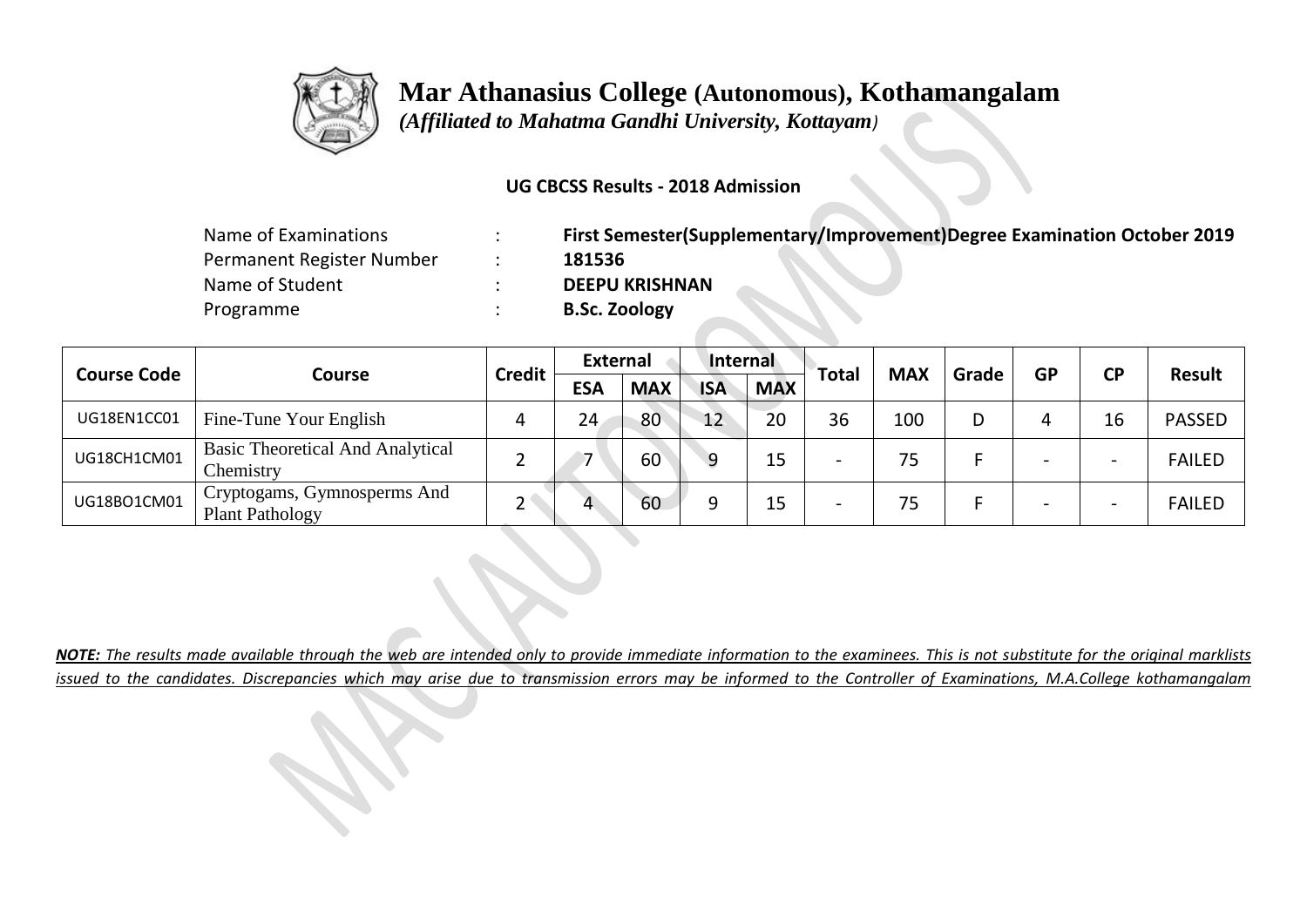

 *(Affiliated to Mahatma Gandhi University, Kottayam)*

### **UG CBCSS Results - 2018 Admission**

| Name of Examinations      | First Semester(Supplementary/Improvement)Degree Examination October 2019 |
|---------------------------|--------------------------------------------------------------------------|
| Permanent Register Number | 181542                                                                   |
| Name of Student           | <b>KHADEEJA SALAH</b>                                                    |
| Programme                 | <b>B.Sc. Zoology</b>                                                     |

| <b>Course Code</b> |                                                                  | <b>Credit</b> | <b>External</b> |            | Internal   |            |              | <b>MAX</b> | Grade | <b>GP</b> | <b>CP</b>                | <b>Result</b> |
|--------------------|------------------------------------------------------------------|---------------|-----------------|------------|------------|------------|--------------|------------|-------|-----------|--------------------------|---------------|
|                    | Course                                                           |               | <b>ESA</b>      | <b>MAX</b> | <b>ISA</b> | <b>MAX</b> | <b>Total</b> |            |       |           |                          |               |
| UG18EN1CC02        | Pearls From The Deep                                             |               | 48              | 80         | 18         | 20         | 66           | 100        | $B+$  |           | 21                       | <b>PASSED</b> |
| UG18ZY1CR01        | General Perspective In Science And<br><b>Protistan Diversity</b> |               | 47              | 60         | 14         | 15         | 61           | 75         | А     |           | 16                       | <b>PASSED</b> |
| UG18BO1CM01        | Cryptogams, Gymnosperms And<br><b>Plant Pathology</b>            |               | Ab              | 60         | 14         | 15         |              | 75         |       | -         | $\overline{\phantom{0}}$ | <b>FAILED</b> |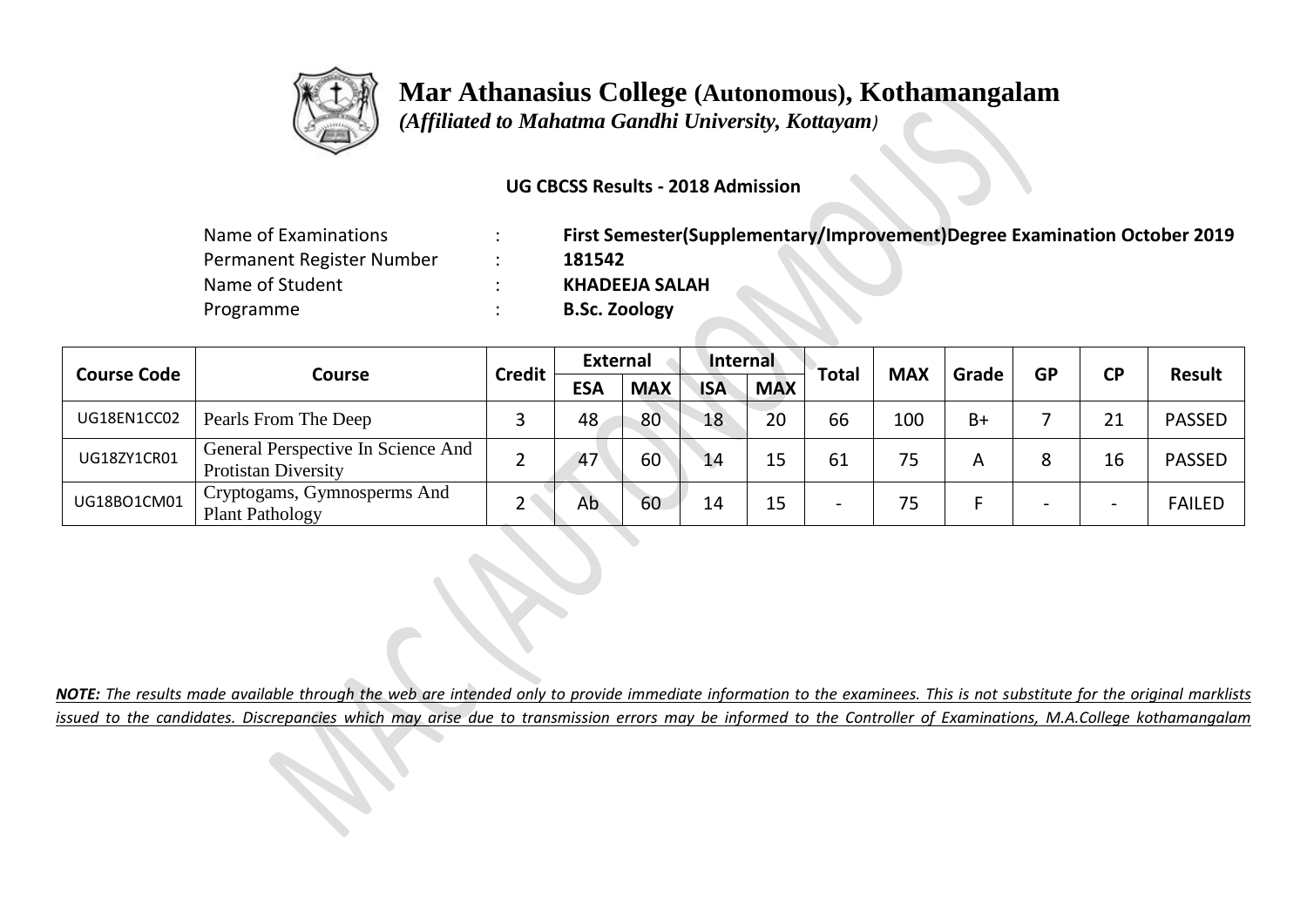

 *(Affiliated to Mahatma Gandhi University, Kottayam)*

#### **UG CBCSS Results - 2018 Admission**

| Name of Examinations      | First Semester(Supplementary/Improvement)Degree Examination October 2019 |
|---------------------------|--------------------------------------------------------------------------|
| Permanent Register Number | 181543                                                                   |
| Name of Student           | <b>MALAVIKA U</b>                                                        |
| Programme                 | <b>B.Sc. Zoology</b>                                                     |

| <b>Course Code</b> |                                                                    |               | <b>External</b> |            | Internal   |            |       | <b>MAX</b> | Grade | <b>GP</b> | <b>CP</b> | <b>Result</b> |
|--------------------|--------------------------------------------------------------------|---------------|-----------------|------------|------------|------------|-------|------------|-------|-----------|-----------|---------------|
|                    | Course                                                             | <b>Credit</b> | <b>ESA</b>      | <b>MAX</b> | <b>ISA</b> | <b>MAX</b> | Total |            |       |           |           |               |
| UG18EN1CC02        | Pearls From The Deep                                               |               | 41              | 80         | 18         | 20         | 59    | 100        |       | b         | 18        | <b>PASSED</b> |
| UG18BO1CM01        | <sup>1</sup> Cryptogams, Gymnosperms And<br><b>Plant Pathology</b> |               | 24              | 60         | 14         |            | 38    | 75         |       |           | 10        | <b>PASSED</b> |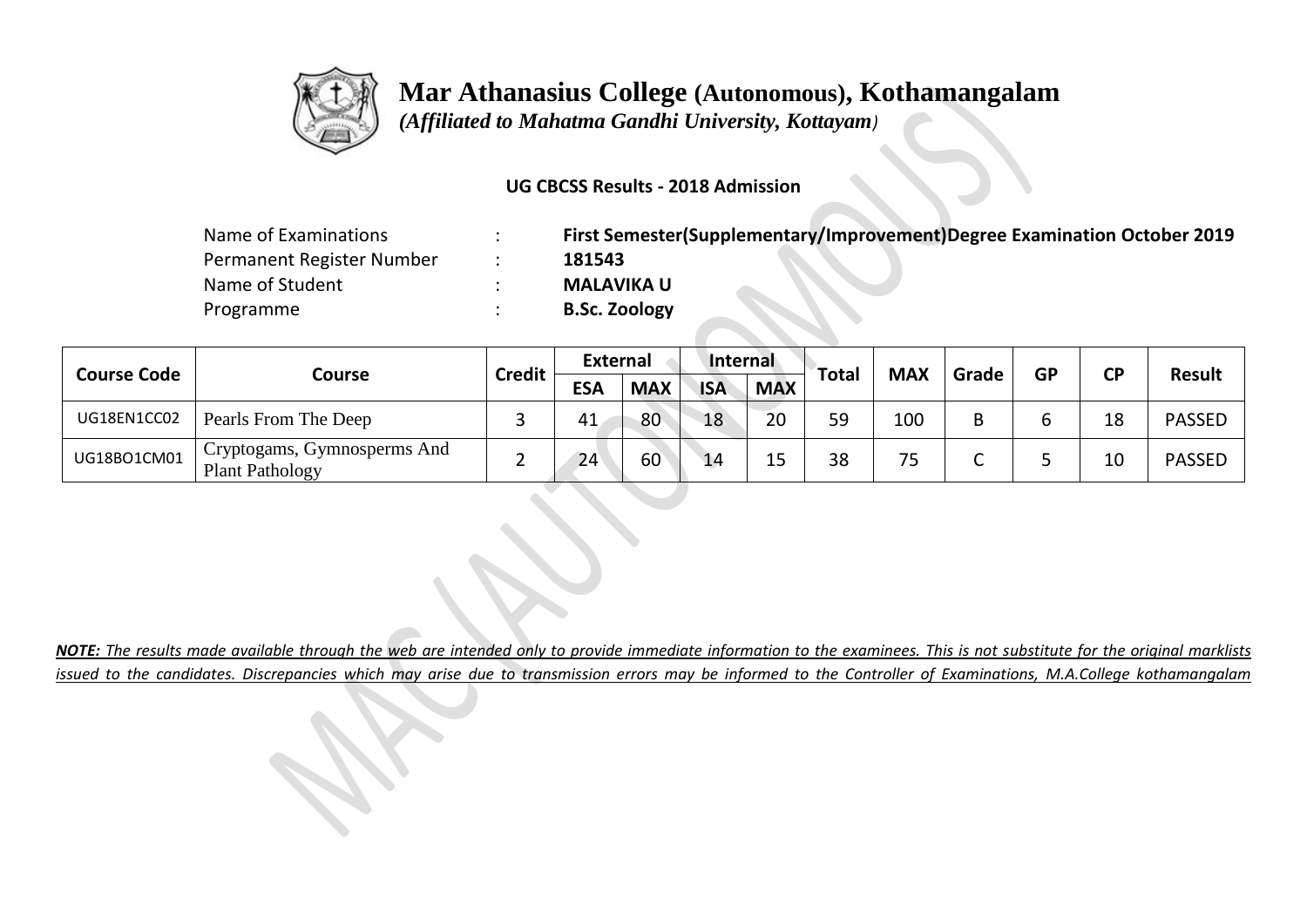

 *(Affiliated to Mahatma Gandhi University, Kottayam)*

#### **UG CBCSS Results - 2018 Admission**

| Name of Examinations      | $\cdot$<br>$\cdot$ | First Semester(Supplementary/Improvement)Degree Examination October 2019 |
|---------------------------|--------------------|--------------------------------------------------------------------------|
| Permanent Register Number |                    | 181545                                                                   |
| Name of Student           |                    | <b>RIYAMOL JEES</b>                                                      |
| Programme                 |                    | <b>B.Sc. Zoology</b>                                                     |

| <b>Course Code</b> |                                                  |               | External   |            | Internal   |            |              |            | Grade | <b>GP</b>    | <b>CP</b> | <b>Result</b> |
|--------------------|--------------------------------------------------|---------------|------------|------------|------------|------------|--------------|------------|-------|--------------|-----------|---------------|
|                    | Course                                           | <b>Credit</b> | <b>ESA</b> | <b>MAX</b> | <b>ISA</b> | <b>MAX</b> | <b>Total</b> | <b>MAX</b> |       |              |           |               |
| UG18EN1CC02        | Pearls From The Deep                             |               | 63         | 80         | 18         | 20         | 81           | 100        |       | O            | 24        | <b>PASSED</b> |
| UG18BO1CM01        | ' Cryptogams, Gymnosperms And<br>Plant Pathology |               | 49         | 60         | 14         |            | 63           | 75         |       | $\circ$<br>٥ | 16        | <b>PASSED</b> |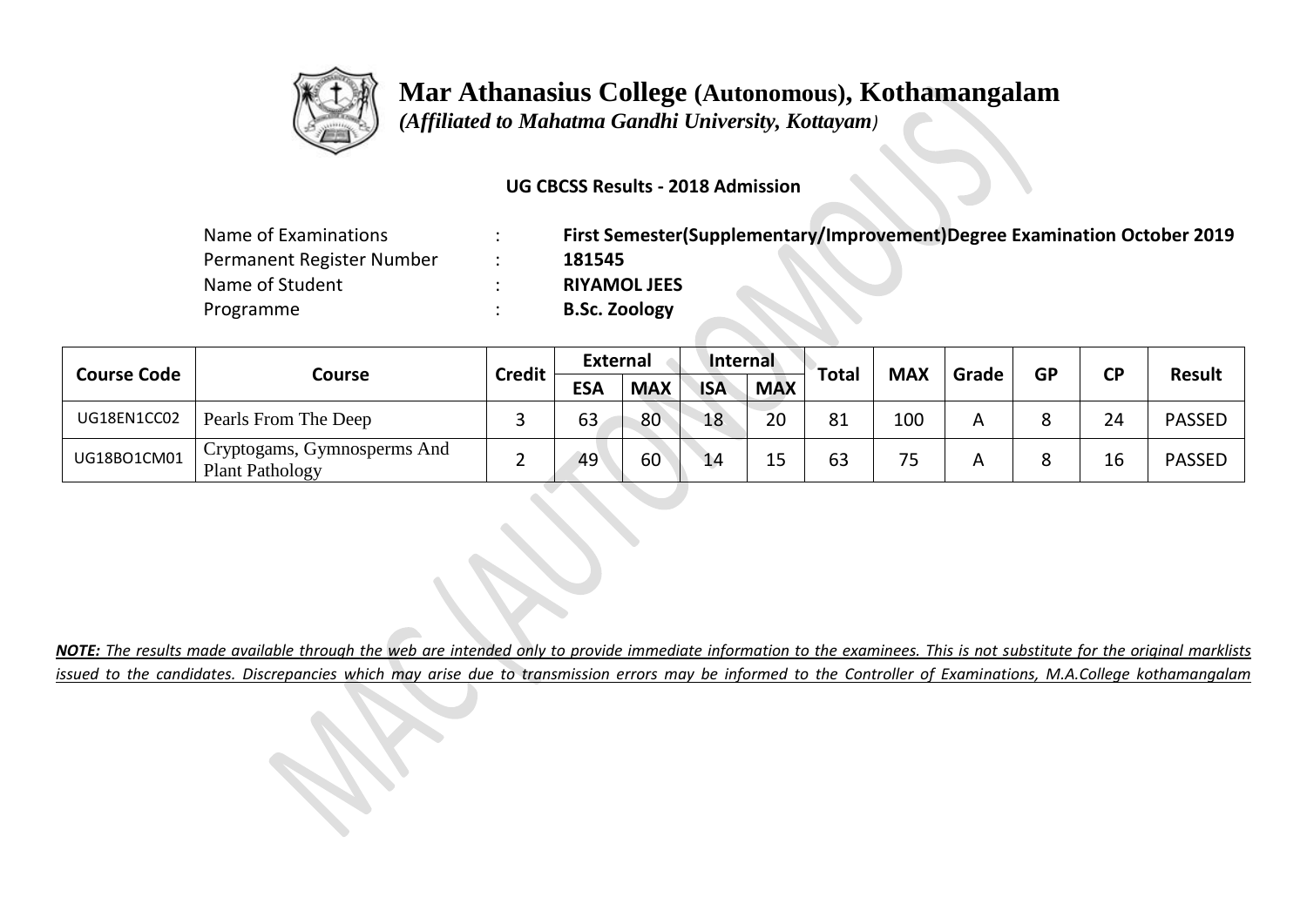

 *(Affiliated to Mahatma Gandhi University, Kottayam)*

#### **UG CBCSS Results - 2018 Admission**

| Name of Examinations      | $\cdot$ | First Semester(Supplementary/Improvement)Degree Examination October 2019 |
|---------------------------|---------|--------------------------------------------------------------------------|
| Permanent Register Number |         | 181546                                                                   |
| Name of Student           |         | <b>SANDRA SABU</b>                                                       |
| Programme                 |         | <b>B.Sc. Zoology</b>                                                     |

| <b>Course Code</b> |                                                       |               | <b>External</b> |            | Internal   |            |              |               | Grade | <b>GP</b> |                          | <b>Result</b> |
|--------------------|-------------------------------------------------------|---------------|-----------------|------------|------------|------------|--------------|---------------|-------|-----------|--------------------------|---------------|
|                    | Course                                                | <b>Credit</b> | <b>ESA</b>      | <b>MAX</b> | <b>ISA</b> | <b>MAX</b> | <b>Total</b> | <b>MAX</b>    |       |           | <b>CP</b>                |               |
| UG18BO1CM01        | Cryptogams, Gymnosperms And<br><b>Plant Pathology</b> |               | 14              | 60         | ᅩᄼ         | --         |              | $\neg r$<br>ت |       | -         | $\overline{\phantom{0}}$ | <b>FAILED</b> |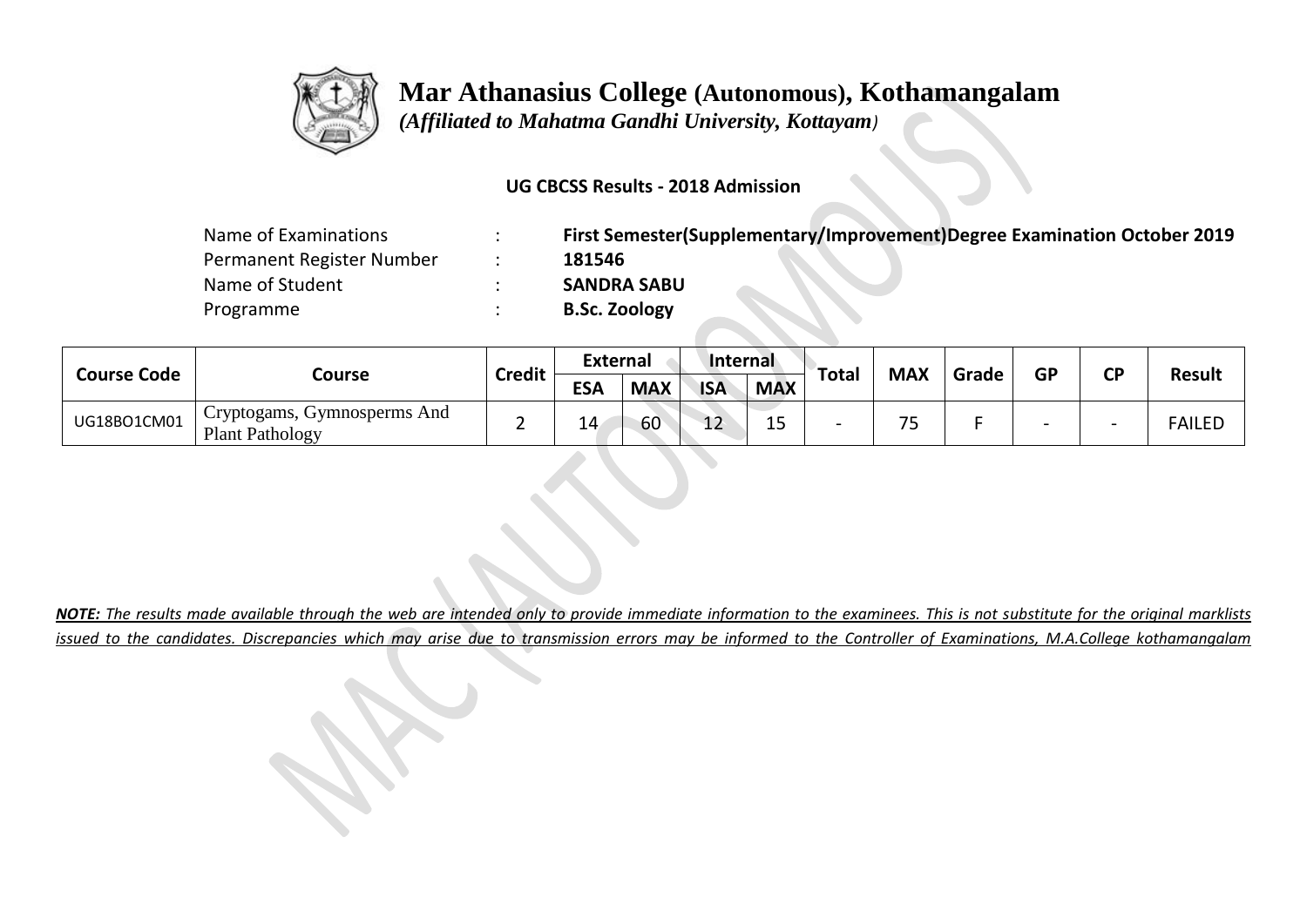

 *(Affiliated to Mahatma Gandhi University, Kottayam)*

### **UG CBCSS Results - 2018 Admission**

| Name of Examinations      | First Semester(Supplementary/Improvement)Degree Examination October 2019 |
|---------------------------|--------------------------------------------------------------------------|
| Permanent Register Number | 181547                                                                   |
| Name of Student           | <b>SAYUJYA SUBHASH</b>                                                   |
| Programme                 | <b>B.Sc. Zoology</b>                                                     |

| <b>Course Code</b> |                                                                    | <b>Credit</b> | <b>External</b> |            | Internal   |            | <b>Total</b> | <b>MAX</b> | Grade | <b>GP</b>                | <b>CP</b>                | Result        |
|--------------------|--------------------------------------------------------------------|---------------|-----------------|------------|------------|------------|--------------|------------|-------|--------------------------|--------------------------|---------------|
|                    | Course                                                             |               | <b>ESA</b>      | <b>MAX</b> | <b>ISA</b> | <b>MAX</b> |              |            |       |                          |                          |               |
| UG18CH1CM01        | <b>Basic Theoretical And Analytical</b><br>Chemistry               |               | 26              | 60         | ∩          |            | つに<br>ر_ر    | 75         |       |                          | 10                       | <b>PASSED</b> |
| UG18BO1CM01        | <sup>1</sup> Cryptogams, Gymnosperms And<br><b>Plant Pathology</b> |               | 13              | 60         |            | 15         |              | 75         |       | $\overline{\phantom{0}}$ | $\overline{\phantom{0}}$ | <b>FAILED</b> |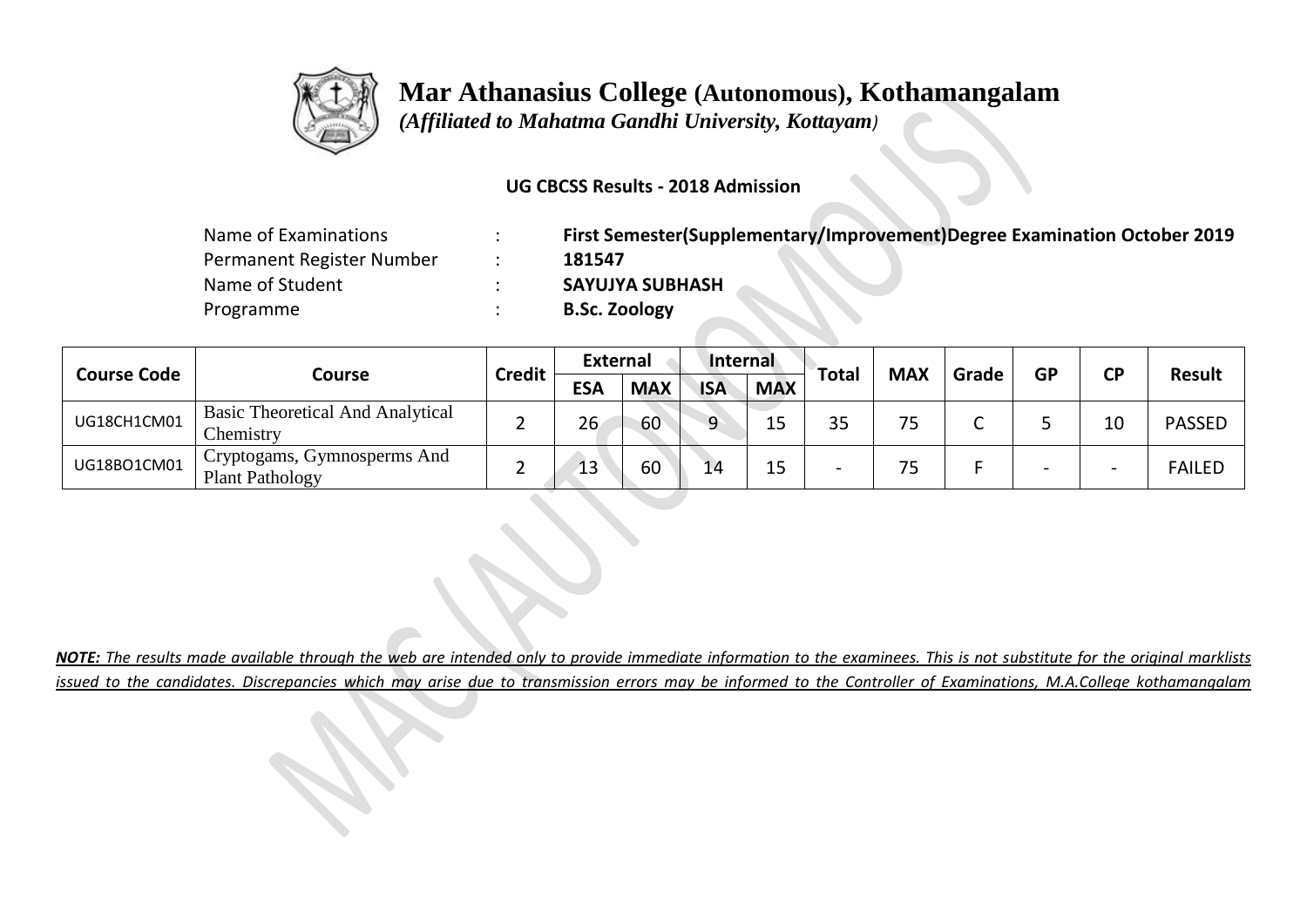

 *(Affiliated to Mahatma Gandhi University, Kottayam)*

#### **UG CBCSS Results - 2018 Admission**

| Name of Examinations      | First Semester(Supplementary/Improvement)Degree Examination October 2019 |
|---------------------------|--------------------------------------------------------------------------|
| Permanent Register Number | 181548                                                                   |
| Name of Student           | <b>SHAHNAS K A</b>                                                       |
| Programme                 | <b>B.Sc. Zoology</b>                                                     |

|                    |                                                                    |               | <b>External</b> |            | Internal   |            |              |            |       | <b>GP</b> |           | <b>Result</b> |
|--------------------|--------------------------------------------------------------------|---------------|-----------------|------------|------------|------------|--------------|------------|-------|-----------|-----------|---------------|
| <b>Course Code</b> | Course                                                             | <b>Credit</b> | <b>ESA</b>      | <b>MAX</b> | <b>ISA</b> | <b>MAX</b> | <b>Total</b> | <b>MAX</b> | Grade |           | <b>CP</b> |               |
| UG18EN1CC01        | Fine-Tune Your English                                             |               | 52              | 80         | 17         | 20         | 69           | 100        | $B+$  |           | 28        | <b>PASSED</b> |
| UG18BO1CM01        | <sup>1</sup> Cryptogams, Gymnosperms And<br><b>Plant Pathology</b> |               | 31              | 60         | 12         |            | 43           | 75         |       | ь         | 12        | <b>PASSED</b> |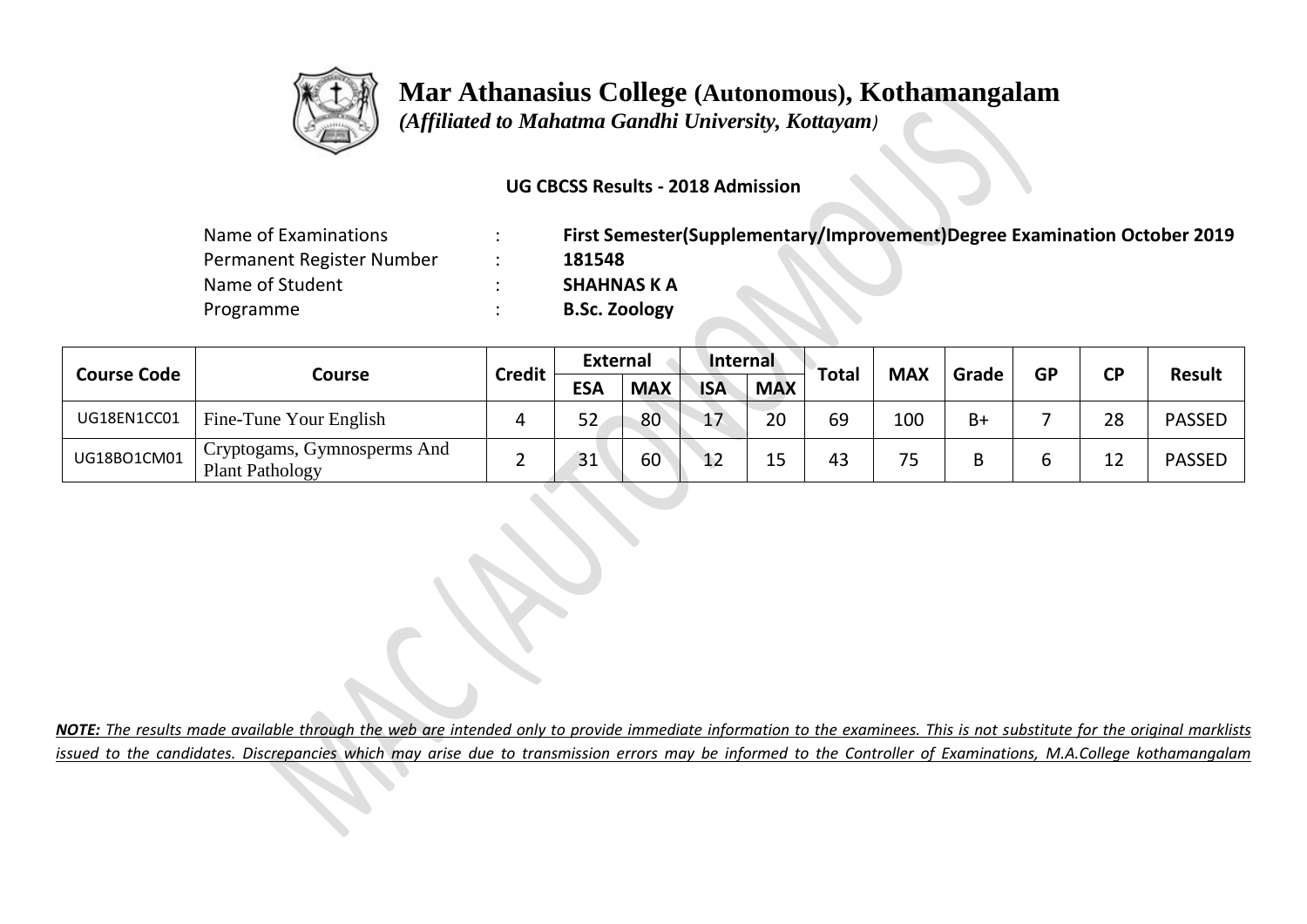

 *(Affiliated to Mahatma Gandhi University, Kottayam)*

#### **UG CBCSS Results - 2018 Admission**

| Name of Examinations      | First Semester(Supplementary/Improvement)Degree Examination October 2019 |
|---------------------------|--------------------------------------------------------------------------|
| Permanent Register Number | 181550                                                                   |
| Name of Student           | <b>SREELAKSHMI S LAL</b>                                                 |
| Programme                 | <b>B.Sc. Zoology</b>                                                     |

| <b>Course Code</b> | Course               | <b>Credit</b> | <b>External</b> |            | Internal       |            | Total | <b>MAX</b> | Grade | <b>GP</b> | <b>CP</b> | <b>Result</b> |
|--------------------|----------------------|---------------|-----------------|------------|----------------|------------|-------|------------|-------|-----------|-----------|---------------|
|                    |                      |               | <b>ESA</b>      | <b>MAX</b> | <b>ISA</b>     | <b>MAX</b> |       |            |       |           |           |               |
| UG18EN1CC02        | Pearls From The Deep |               | 61              | 80         | $\overline{1}$ | 20         | 78    | 100        |       | Ω<br>٥    | 24        | <b>PASSED</b> |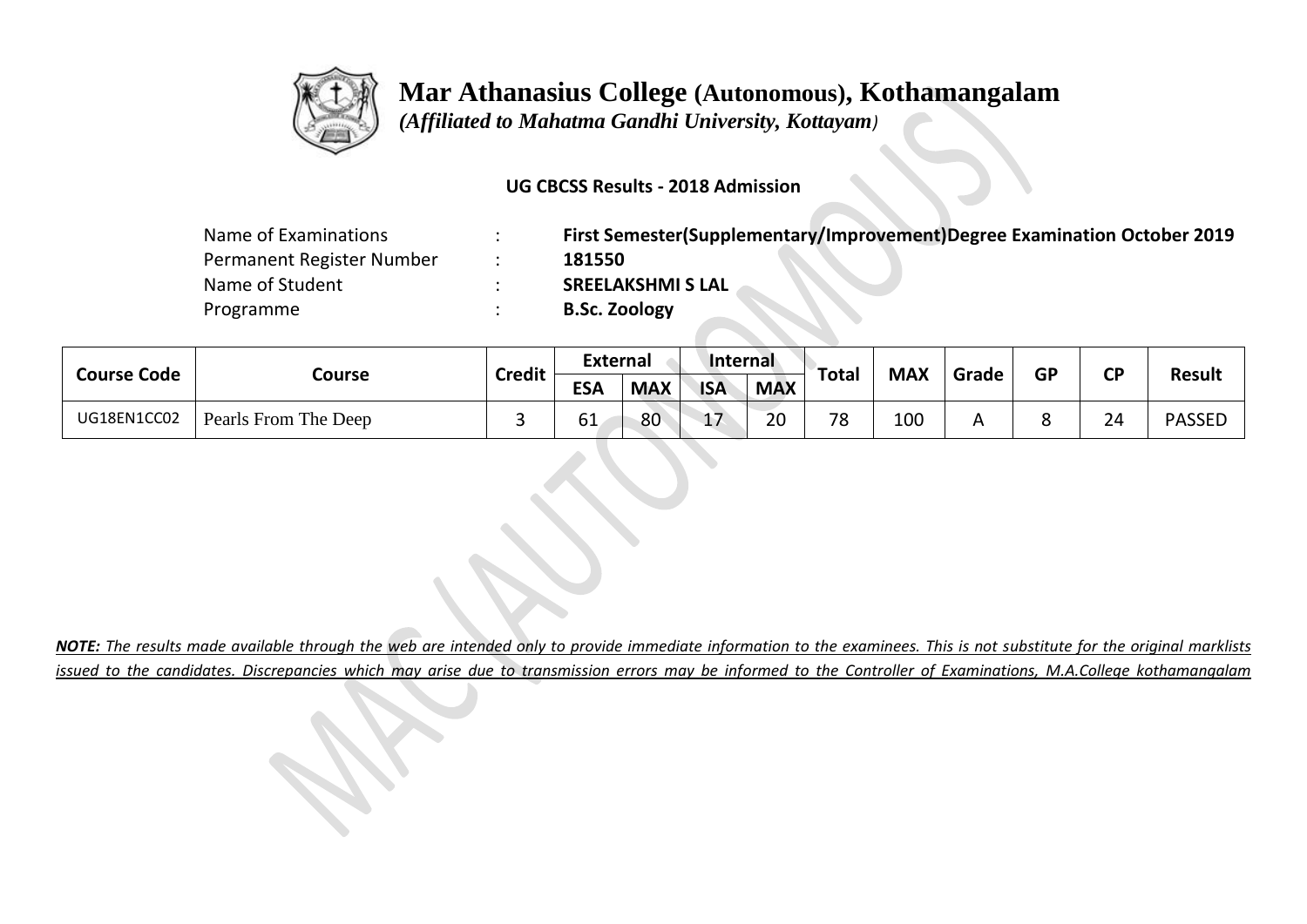

 *(Affiliated to Mahatma Gandhi University, Kottayam)*

### **UG CBCSS Results - 2018 Admission**

| Name of Examinations      | First Semester(Supplementary/Improvement)Degree Examination October 2019 |
|---------------------------|--------------------------------------------------------------------------|
| Permanent Register Number | 181551                                                                   |
| Name of Student           | <b>ADARSH ANTONY</b>                                                     |
| Programme                 | <b>B.Sc. Zoology</b>                                                     |

| <b>Course Code</b> |                                                      | <b>Credit</b> | <b>External</b> |            | Internal   |            |       |                       | Grade |           |           |               |
|--------------------|------------------------------------------------------|---------------|-----------------|------------|------------|------------|-------|-----------------------|-------|-----------|-----------|---------------|
|                    | Course                                               |               | <b>ESA</b>      | <b>MAX</b> | <b>ISA</b> | <b>MAX</b> | Total | <b>MAX</b>            |       | <b>GP</b> | <b>CP</b> | <b>Result</b> |
| UG18CH1CM01        | <b>Basic Theoretical And Analytical</b><br>Chemistry |               | . .<br>13       | 60         |            | --         |       | 7 <sub>0</sub><br>د ' |       |           | -         | <b>FAILED</b> |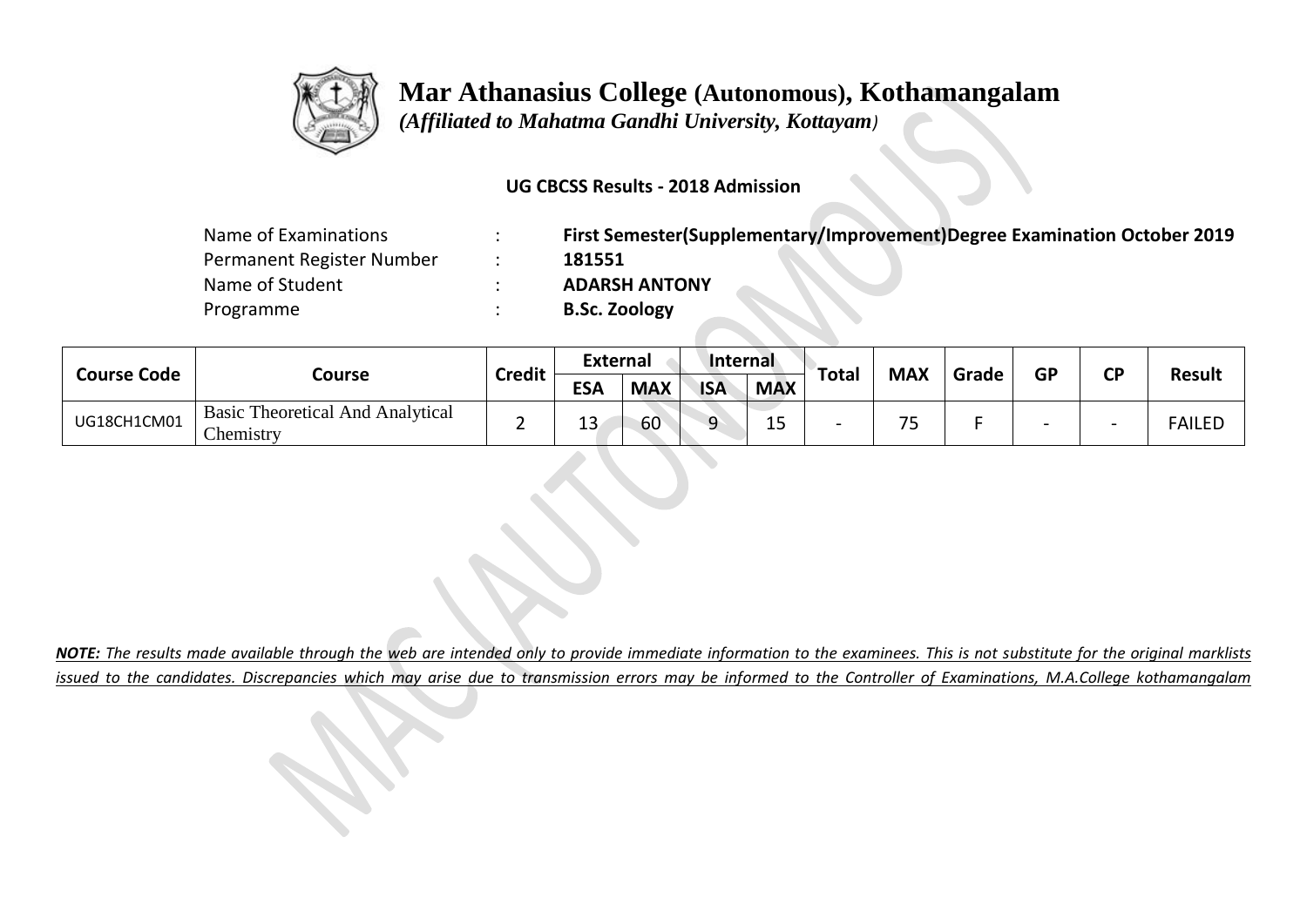

 *(Affiliated to Mahatma Gandhi University, Kottayam)*

### **UG CBCSS Results - 2018 Admission**

| Name of Examinations      | First Semester(Supplementary/Improvement)Degree Examination October 2019 |
|---------------------------|--------------------------------------------------------------------------|
| Permanent Register Number | 181552                                                                   |
| Name of Student           | <b>ANJALI A R</b>                                                        |
| Programme                 | <b>B.Sc. Zoology</b>                                                     |

| <b>Course Code</b> | Course                                               | <b>Credit</b> | <b>External</b> |            | Internal   |                     |       |            |       |           |           |               |
|--------------------|------------------------------------------------------|---------------|-----------------|------------|------------|---------------------|-------|------------|-------|-----------|-----------|---------------|
|                    |                                                      |               | <b>ESA</b>      | <b>MAX</b> | <b>ISA</b> | <b>MAX</b>          | Total | <b>MAX</b> | Grade | <b>GP</b> | <b>CP</b> | <b>Result</b> |
| UG18CH1CM01        | <b>Basic Theoretical And Analytical</b><br>Chemistry |               | 30              | 60         | 10         | $\sim$ $\sim$<br>∸~ | 40    | 75         |       |           | 10        | <b>PASSED</b> |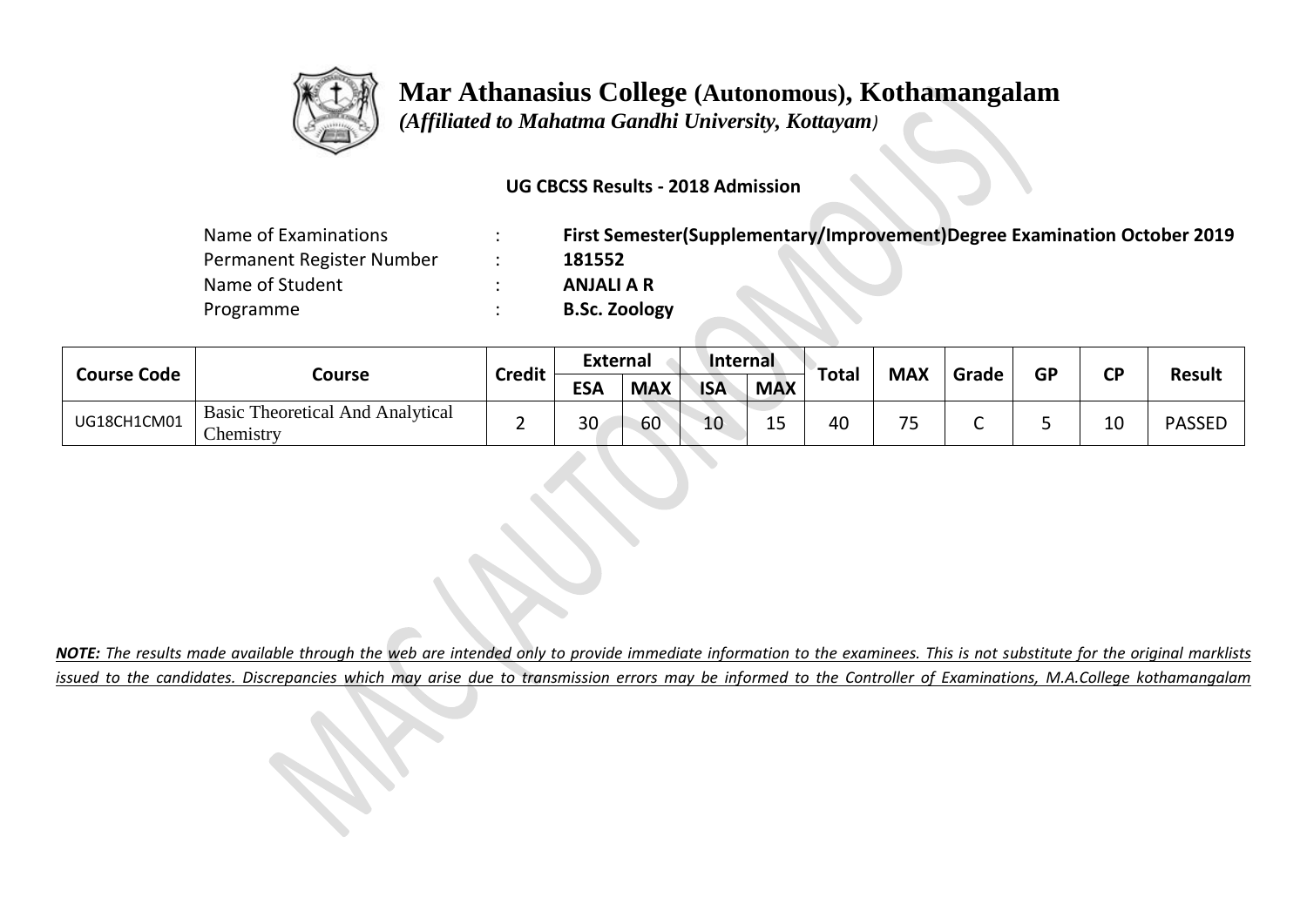

 *(Affiliated to Mahatma Gandhi University, Kottayam)*

#### **UG CBCSS Results - 2018 Admission**

| Name of Examinations      | First Semester(Supplementary/Improvement)Degree Examination October 2019 |
|---------------------------|--------------------------------------------------------------------------|
| Permanent Register Number | 181555                                                                   |
| Name of Student           | <b>LIJIYAMOL P ROY</b>                                                   |
| Programme                 | <b>B.Sc. Zoology</b>                                                     |

| <b>Course Code</b> | Course                                               | <b>Credit</b> | <b>External</b> |            | Internal   |            |       |            |       |           |           |               |
|--------------------|------------------------------------------------------|---------------|-----------------|------------|------------|------------|-------|------------|-------|-----------|-----------|---------------|
|                    |                                                      |               | <b>ESA</b>      | <b>MAX</b> | <b>ISA</b> | <b>MAX</b> | Total | <b>MAX</b> | Grade | <b>GP</b> | <b>CP</b> | <b>Result</b> |
| UG18CH1CM01        | <b>Basic Theoretical And Analytical</b><br>Chemistry |               | JГ              | 60         | 13         | . –<br>∸~  | 64    | 75<br>-    | A٦    |           | 18        | <b>PASSED</b> |